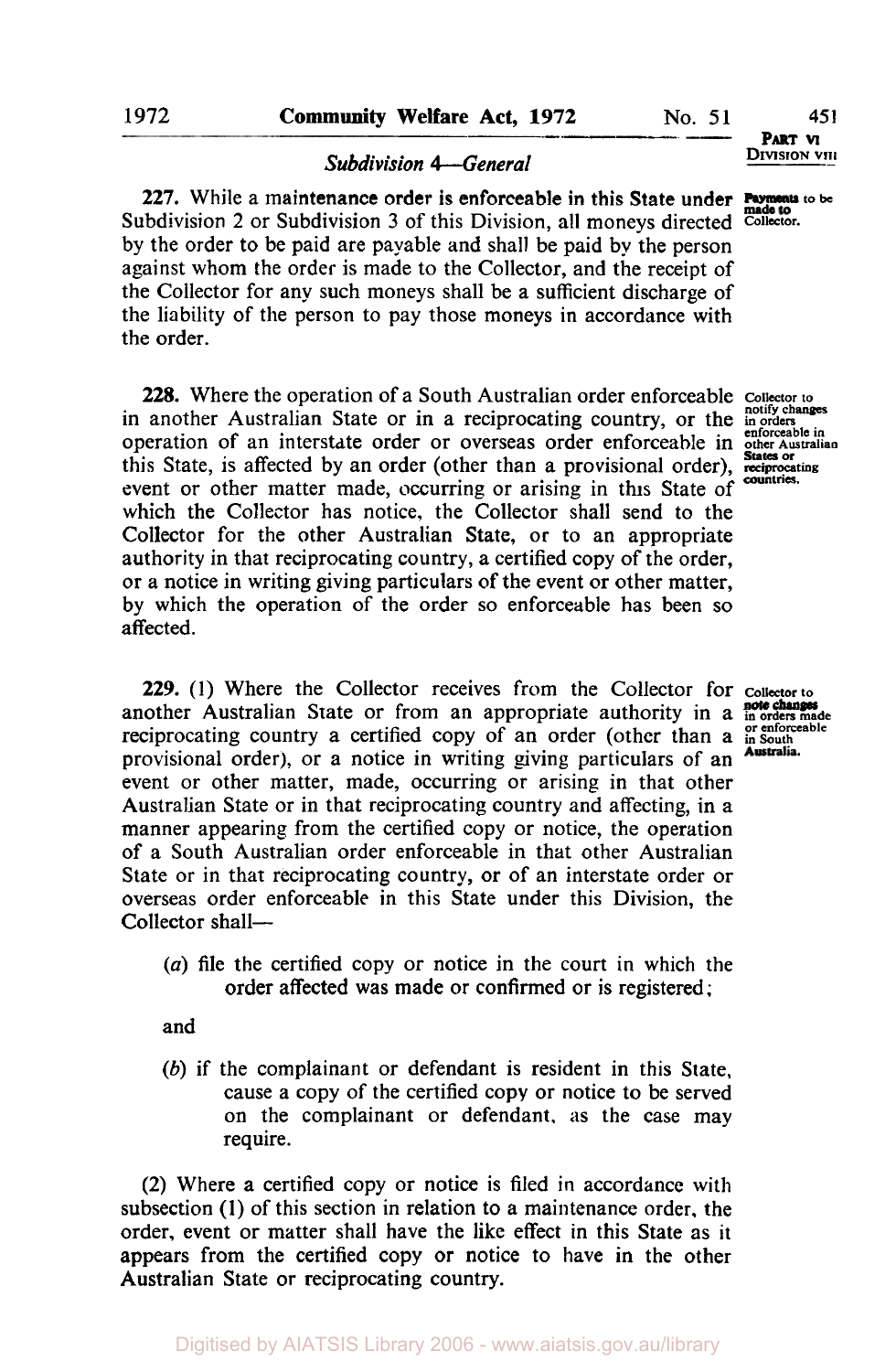**PART VI** 

DIVISION VIII (3) This section shall not apply in relation to an order (in this subsection referred to as "the first-mentioned order") made in a reciprocating country affecting a maintenance order in a manner adverse to the defendant unless it appears from the documents received by the Collector that the defendant appeared on the hearing of the proceedings in connection with which the first-mentioned order was made.

*currency.* 230. (I) For the purposes of this Division, an overseas order (including a provisional order) or a certificate or notice originating in a reciprocating country, that refers to an amount of money (including an amount of arrears) expressed in the currency of a reciprocating country shall be deemed to refer to the amount that was the equivalent amount in Australian currency on the prescribed date on the basis of the telegraphic transfer rate of exchange that prevailed on that date.

> (2) For the purposes of this section, a certificate signed by the Collector, or the Collector for another Australian State, and purporting to be based on information obtained by him from a bank, stating that a specified amount in Australian currency was, on a specified date, the equivalent of a specified amount in another currency on the basis of the telegraphic transfer rate of exchange prevailing on that date shall be evidence of the matter stated in the certificate.

> (3) Where a certificate of a Collector in accordance with subsection (2) of this section has been filed in a court in this State in relation **to**  an order, certificate or notice, every copy of that order, certificate or notice served on any person shall be accompanied by a copy of the first-mentioned certificate.

> **(4)** Where, under this Division, the Collector is required to remit an amount of money to a country outside the Commonwealth, he shall remit such amount in the currency of that country as he is able to remit by the expenditure of that first-mentioned amount.

(5) In this section "the prescribed date" means-

- *(a)* in relation to a maintenance order registered under this Division, or a certificate with respect **to** the arrears payable under a maintenance order sought to be so registered—the day upon which the order is registered;
- *(b)* in relation to a provisional order confirmed under this Division-the day upon which the order is confirmed;

or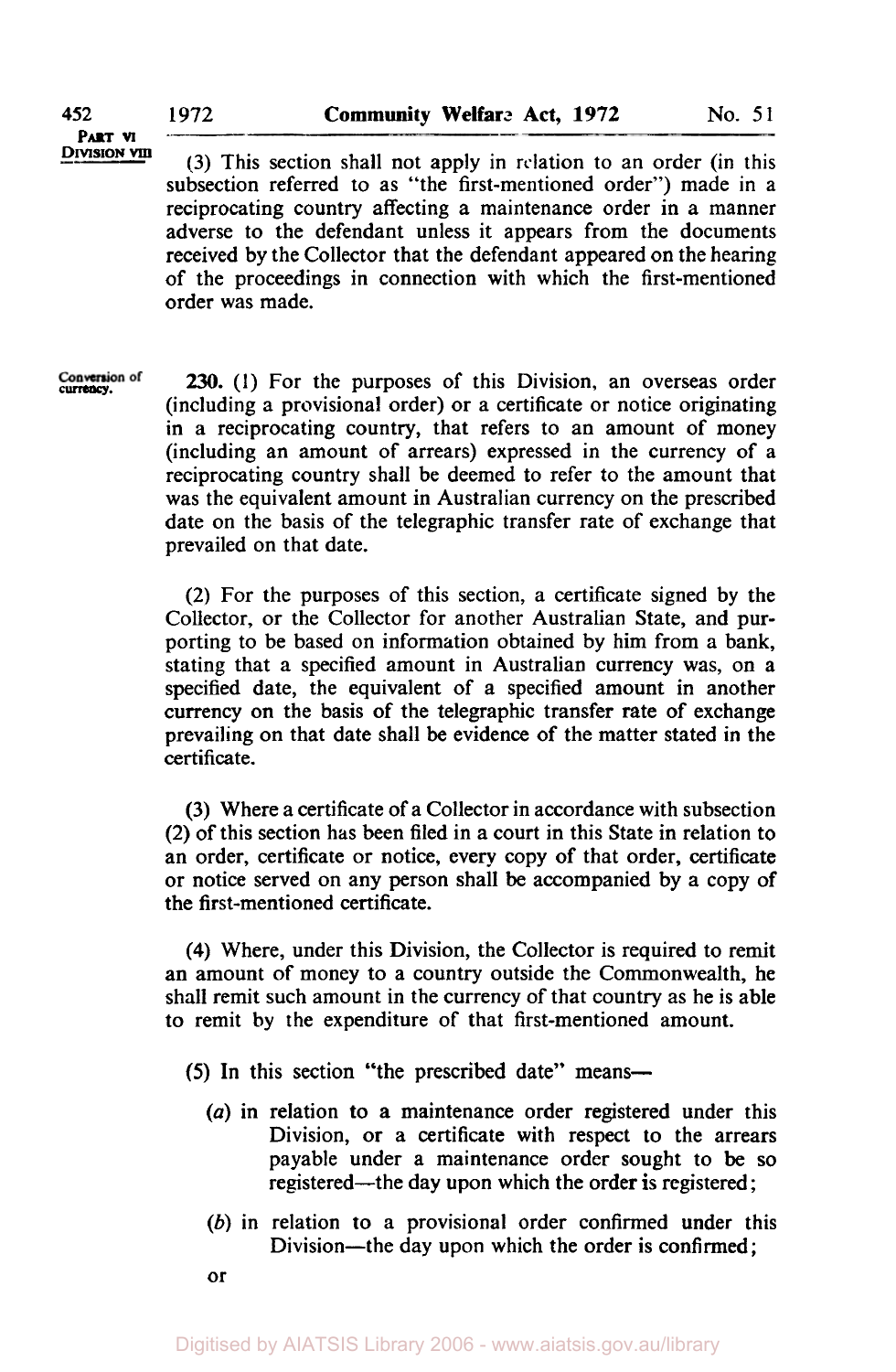# **PART VI**

 $\Omega$ ) in relation to an order or notice referred to in subsection  $(1)$ of section **239** of this Act-the day upon which the certified copy of the order or the notice is filed in a court in accordance with that subsection,

231. Where a certified copy of an order of a court (including a Translation of provisional order), a record of the evidence of a witness or other records. document arising out of, or relating to, proceedings in a court outside the Commonwealth is not in the English language, it shall not be used for the purpose of registering an order under this Division or received in evidence in a court in this State in proceedings under this Division, unless it is accompanied by a translation of the document into the English language certified under the hand of an officer of the court outside the Commonwealth to be a correct translation, or bearing the seal of that court, and where such a document is accompanied by such translation-

- *(a)* the translation may be received in evidence to the same extent as the document of which it is a translation and shall, unless the contrary is proved, be deemed to be a correct translation;
- *(b)* all notations made on the document shall be made also on the translation;

and

**(c)** any copy of the document served **on** any person shall be accompanied by a copy of the translation.

**232.** In any proceedings under or for the purposes of this Division, Certificate of a certificate purporting to be signed by the Collector or the Collector arrears. for another Australian State, or the like officer of a reciprocating country in which a maintenance order was made or **is** enforceable, concerning amounts paid or unpaid under a maintenance order shall be evidence of the facts stated in the certificate.

**233. (1)** For the purposes of this Division and in proceedings **Evidentiary.**  under or arising out of this Division, a document purporting to be—

- *(a)* a certified copy of an order (including a provisional order) of a court;
- *(b)* the record, or a certified copy of the record, of the evidence of a witness in proceedings before a court;

or

**(c)** a certificate or notice of a kind referred to in this Division,

shall, unless the contrary **is** proved, be taken to be such a certified copy, record, certificate or notice, and shall be admitted in evidence without proof of the signature of the person purporting to have signed it or of his official position.

*30*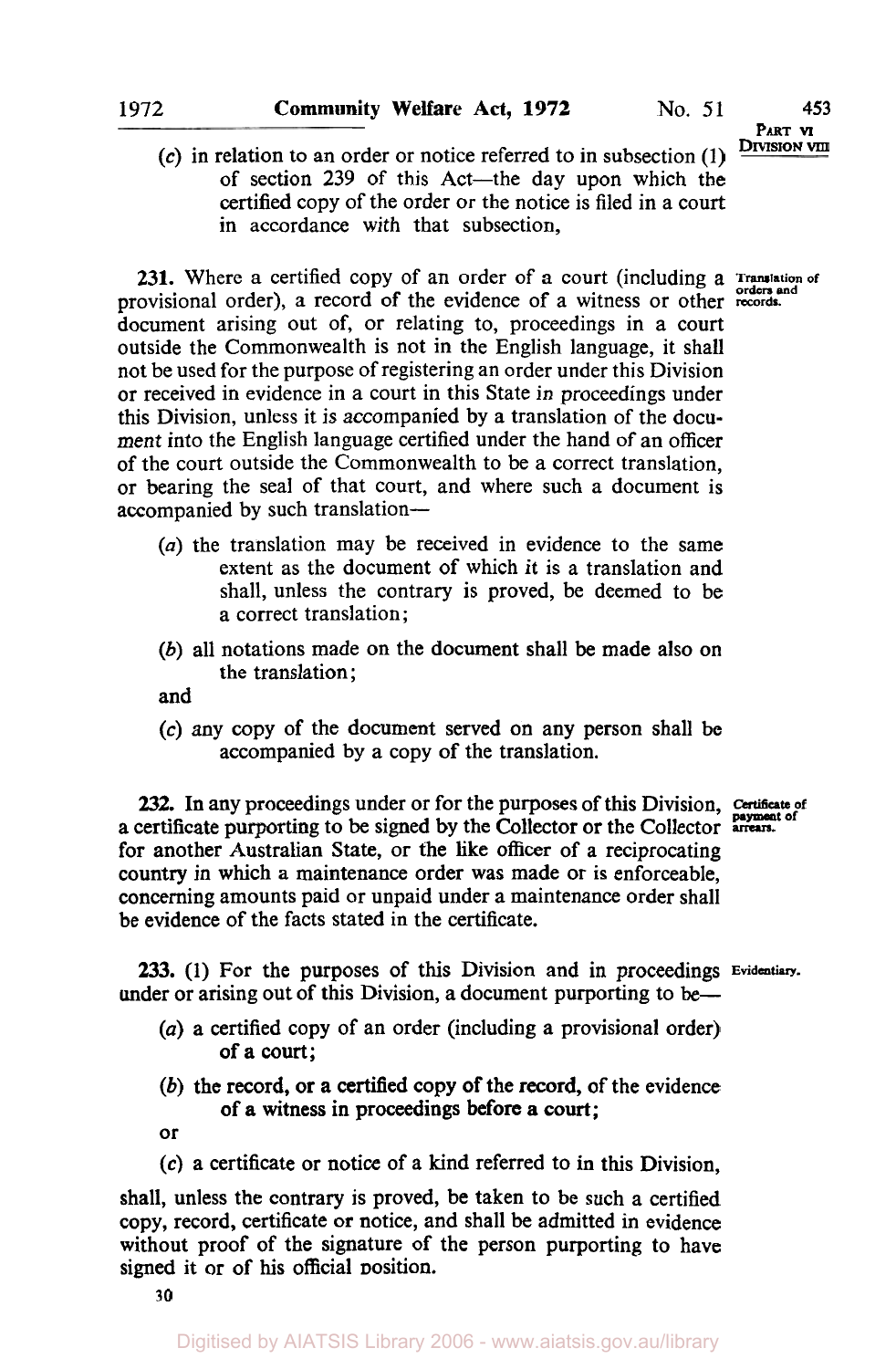**PART VI** 

**EXIMION VIII** (2) The depositions of a witness in proceedings before a court in another Australian State or in a reciprocating country, received in this State for the purposes of this Act, shall be admissible in evidence in proceedings under this Act in a court in this State.

**service of documents.** 

**234.** (1) **E**<sub>x</sub>,  $\circ$ <sub>2</sub>t where the contrary intention appears in this Division, any document required or permitted by this Division to be served on a person shall be served on that person personally.

(2) A document required by subsection **(4)** of section **201,** subsection **(5)** of section 213, subsection **(4)** of section **216** or subsection **(1)** of section **229** of this Act to be served on a person may be served on that person-

*(a)* personally;

or

*(b)* by post at his usual or last-known place of residence or business.

(3) Where, under this Division, any document is required or permitted to be served on a person personally, it may be served by-

*(a)* delivering a copy of the document to that person;

**or** 

*(b)* leaving a copy of the document at the usual or last-known place of residence or business of that person with some person who apparently resides therein or is employed thereat, and is apparently over the age of sixteen years.

**Audit. 235.** The accounts of the Collector shall, once at least in every year be audited by the Auditor-General and, for the purposes of this section, the Audit Act, **1921,** as amended, shall apply and have effect as if the moneys received or held by the Collector were public moneys as defined by that Act.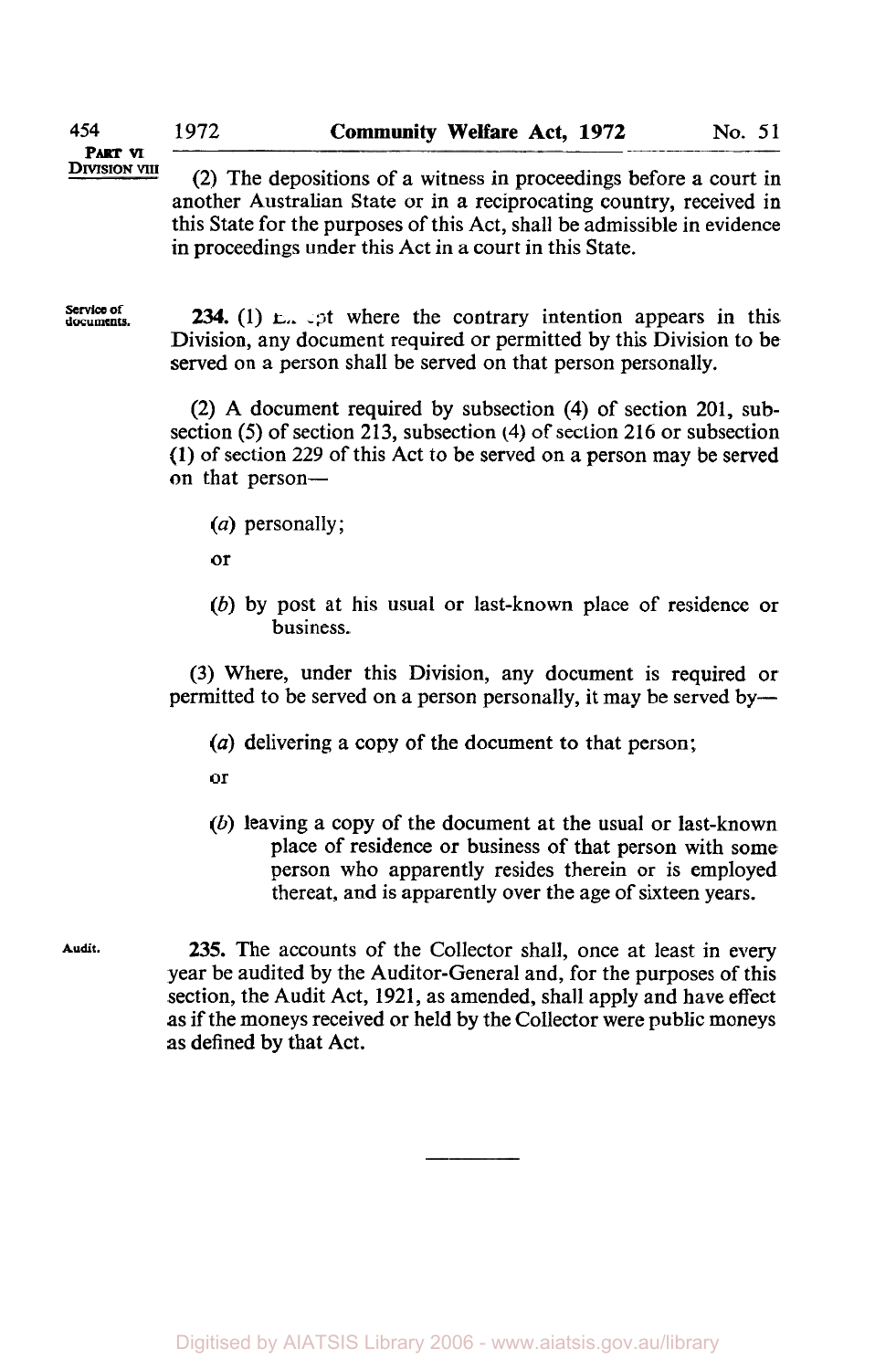#### PART VII PART **VII**

## PROVISIONS OF GENERAL APPLICATION

**236.** No liability in tort shall attach to the Minister or any officer **Limitation upon tortious** of the Department in respect of an act or omission on the part of a **liability.**  child under the care and control of the Minister unless the act or omission occurs while the child is acting as the servant or agent of the Minister, or that officer and within the scope of his employment **or** authority as such.

**237.** (1) Where in any proceedings there are circumstances that Exclusion of make it desirable, in the interests of the proper administration of the hearing of justice, that the proceedings, or any part of the proceedings should not be heard in open court, the court may order that any persons (not being party to the proceedings, their counsel or solicitors, **or**  officers of the Department) be excluded during the hearing of those proceedings, or that part of the proceedings.

**(2)** At the hearing of a complaint in an affiliation case no person shall be permitted to be present in the court, except the following:—

- *(a)* the adjudicating judge, magistrate, or justices, and the officers of the court;
- *(b)* the complainant and the defendant and their respective counsel and solicitors, and the clerks of the counsel **or**  solicitors ;
- **(c)** the mother, sister, or friend of the complainant, if the complainant desires the presence of any such person;
- (d) any person while being examined as a witness;
- *(e)* the mother, sister, or female friend of any female witness if she desires the presence of any such person while she is being examined as a witness;

and

(f) officers of the Department,

unless the court thinks fit to permit any other person to be present.

**238.** (1) Any person who prints or publishes or causes or procures **Restriction** on to be printed or published any particulars whatsoever in relation to **reports on affiliation**  any complaint or proceedings under this Act concerning an illegitimate child or the mother of an illegitimate child or concerning an affiliation case, or in relation to any proceedings incidental to such a complaint or proceedings, shall be guilty of an offence against this section.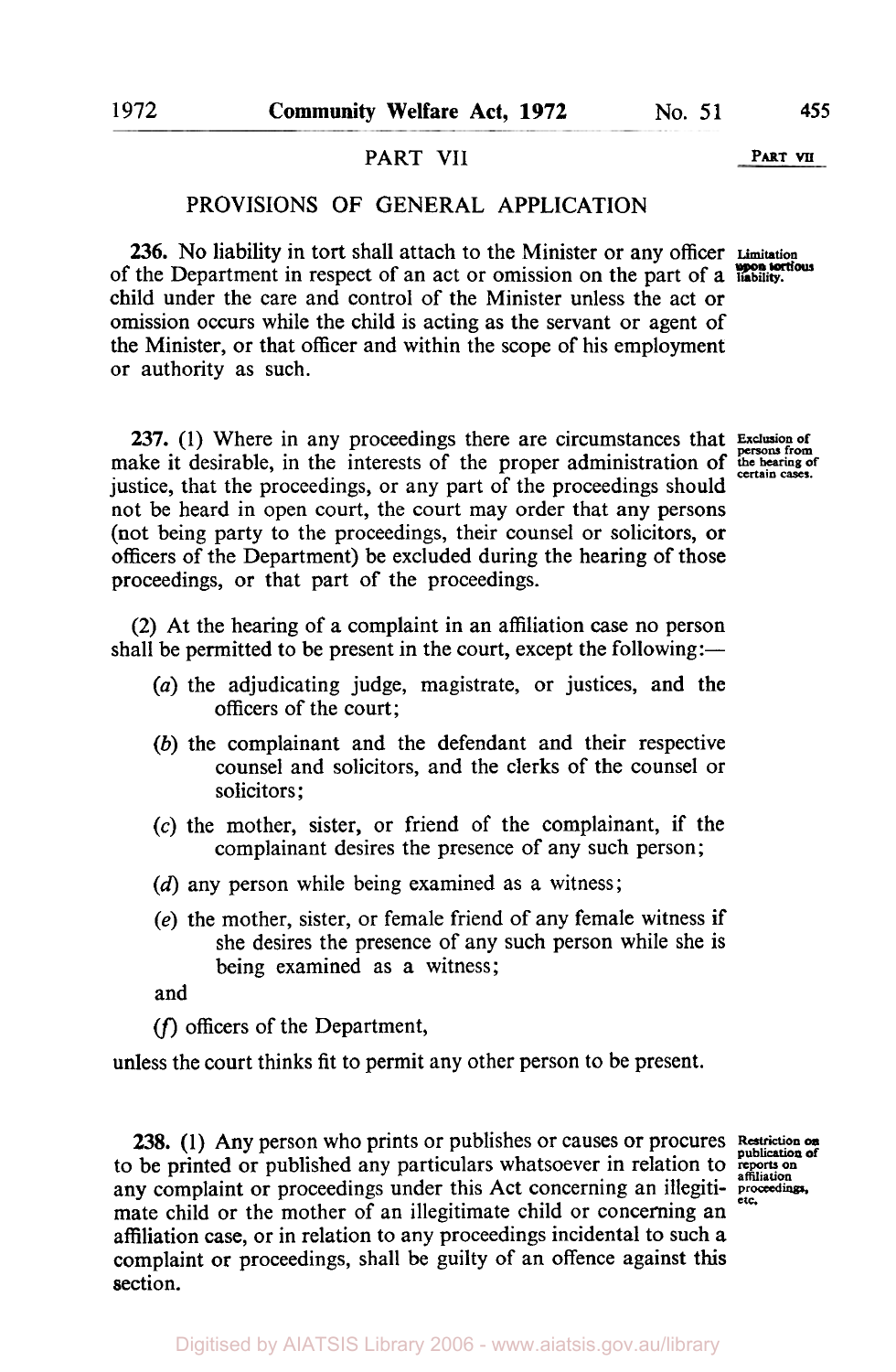(2) Any person who sells, or distributes or causes or procures to be sold or distributed or who has in his possession for sale or distribution any newspaper or document containing or purporting to contain any matter or details or particulars the printing or publication of which would be a contravention of the provisions of this section shall be guilty of an offence against this section.

(3) Any person guilty of an offence against this section shall, in respect of each offence, be liable to a penalty not exceeding one thousand dollars or to imprisonment for a term not exceeding six months.

**(4)** This section does not apply to-

- *(a)* the printing, sale, distribution or possession of any pleading, transcript of evidence or other document for the purposes of the proceedings;
- *(b)* the printing or publishing of any notice or report in pursuance of the directions of the adjudicating court;
- **(c)** any matter that forms part of a genuine series of reports of proceedings in courts of law which reports do not form part of any other publication;
- or
- (d) any publication of a technical character primarily intended for circulation amongst members of the legal or medical professions or amongst persons engaged in community welfare work.

*(5)* No prosecution for an offence against this section shall be commenced by any person without the authority in writing of the Minister.

**Institution and proceedings** 

239. **(1)** Where a person is entitled to bring proceedings under this Act, the Director-General may, upon the request of that person, institute and conduct those proceedings in the name, and on behalf, of that person.

(2) Any proceedings under the provisions of this Act that may be taken by or on behalf of the Minister, or the Director-General (including proceedings under subsection (1) of this section) may be taken by an officer of the Department who is authorized by the Director-General to take the proceedings, and any such proceedings may be conducted by that officer, or by any other **officer** of **the**  Department.

(3) It shall be competent for the Crown Solicitor **to** represent any party in proceedings under this Act.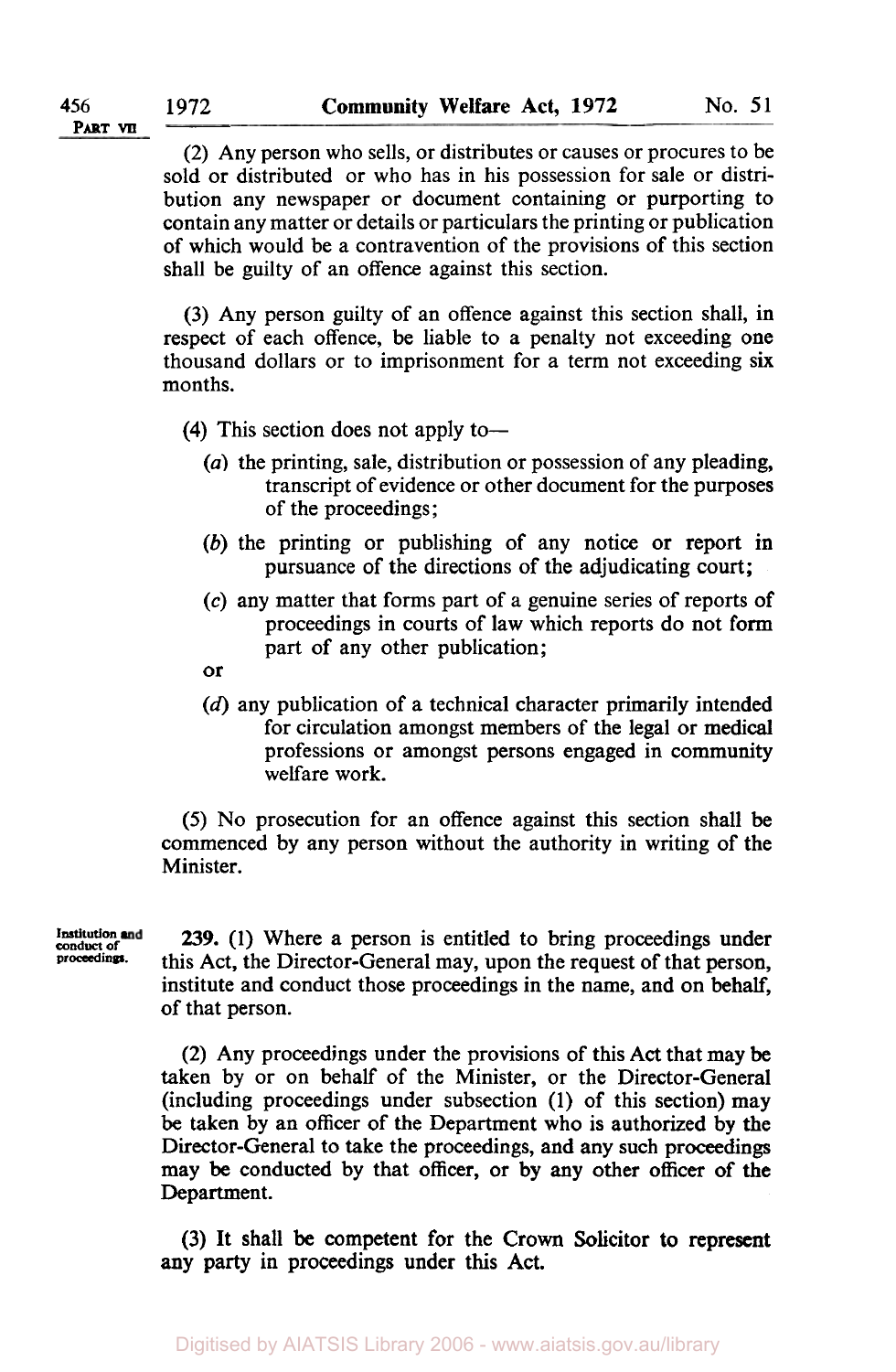**(4)** The Director-General, or an officer of the Department, shall be entitled to be present in any proceedings in which a child is alleged to have committed an offence, and may examine or crossexamine witnesses, and shall be entitled to make representations upon any matter arising for determination in those proceedings.

240. (1) An apparently genuine document purporting to be an Evidentiary order, authorization or document under the hand or seal of the Minister, or under the hand of the Director-General, shall, in any legal proceedings, be deemed, in the absence of evidence to the contrary to be an order, authorization or document duly made or executed by the Minister or the Director-General, as the case may require.

**(2)** In any proceedings under this Act taken by an officer of the Department, an allegation that any premises or place referred to in the complaint were or was a childrens home or an assessment centre established or licensed under this Act shall, in the absence **of**  evidence to the contrary, be deemed to be proved.

**241.** (1) Where the Minister is of the opinion that any person **Power of**  $\frac{1}{2}$ who has been received into a home under this Act, or any child General to act under the care and control of the Minister, is incapable of properly method and persons. managing his affairs, he may grant to the Public Trustee an authority under this section.

**(2)** The Public Trustee may, subject to any terms and conditions upon which the authority is granted take possession of any real or personal property of the person to whom the authority relates and may transact any business on behalf of that person, and act in the administration **of** his affairs, in such manner as the Public Trustee considers in the best interests **of** that person.

**242.** (1) The Director-General may require any person whom he The Directorbelieves to be in a position to do so, to furnish him with a report as require report. to the financial circumstances or transactions of-

- *(a)* any person who has applied for financial assistance under this Act, or on whose behalf such an application has been made ;
- *(b)* any person who is **in** receipt **of** any such assistance;
- *(c)* a near relative of any such person;
- **(d)** any person from whom maintenance **is** sought under this Act:
- or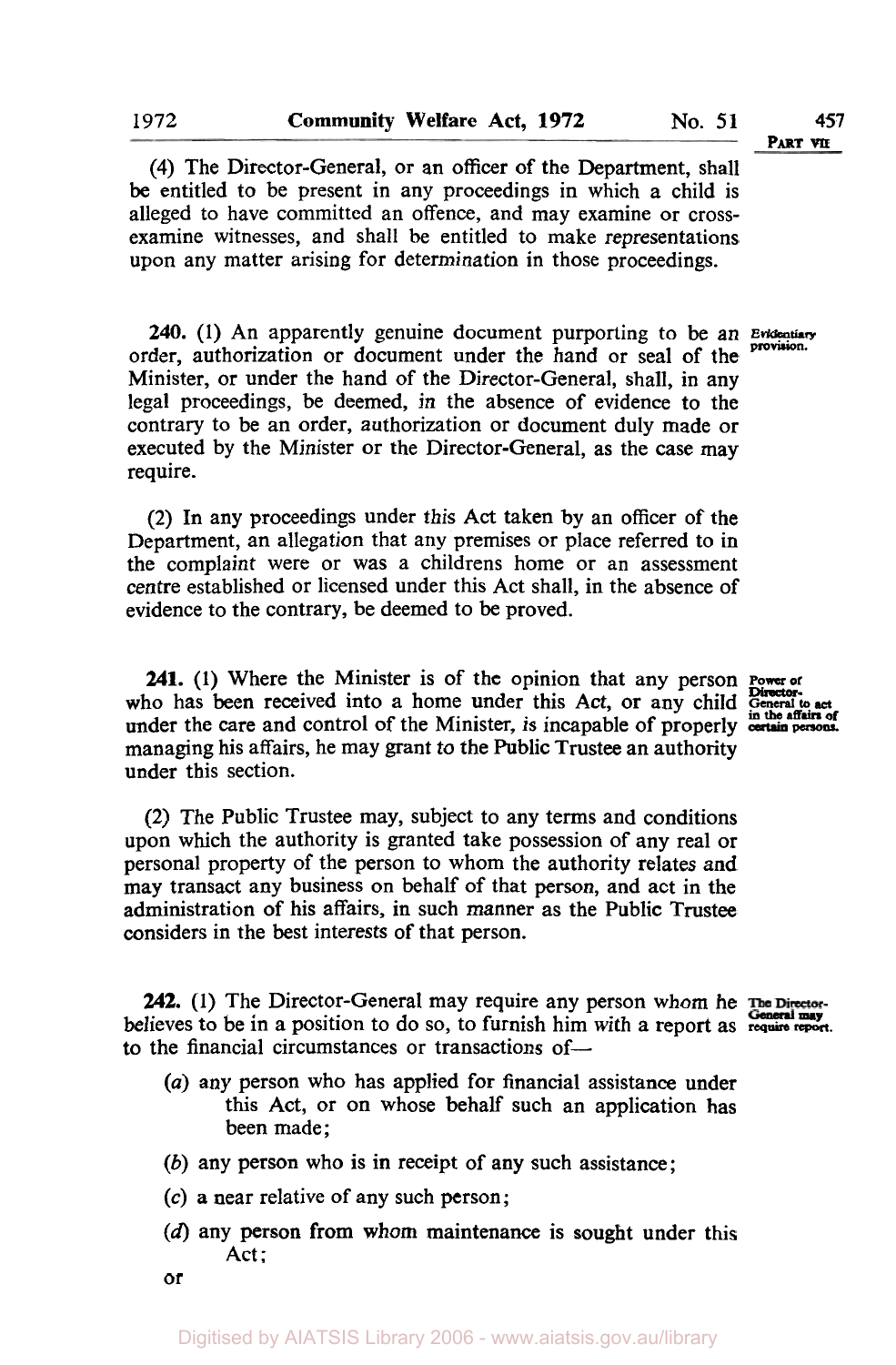(e) any person who is pursuant to any provision of this Act, or the order of any court, required to pay any moneys to the Director-General.

(2) A person who fails to comply with a requirement under subsection (1) of this section or who furnishes a report that is false or misleading in any material particular shall be guilty of an offence and be liable to a penalty not exceeding two hundred dollars.

**of Ascertainment earnings. 243.** (1) Where in any proceedings under this Act, it is material to ascertain the earnings of a person, the court may receive as evidence of those earnings a statement in writing signed by-

- *(a)* the employer of that person;
- (b) a person employed by that employer as manager, secretary, accountant, or in such other capacity as, in the opinion of the court, qualifies him to testify of his own knowledge to the earnings of the person whose earnings are in question ;
- or
- *(c)* a member of the police force of this State, any other State or Territory of the Commonwealth, or of the Commonwealth, who has ascertained, or claims in the statement to have ascertained, from a person referred to in paragraph *(a)* or (b) of this section, any information as to the earnings of that person.

(2) Where in any proceedings under this Act, it is material to ascertain the financial position of any person, the court may receive as evidence of his financial position a statement in writing signed by him.

(3) A document purporting to be a statement in writing under subsection (1) or subsection (2) of this section shall, in any proceedings under this Act, in the absence of evidence to the con*trary,* be accepted without further proof as a statement under this section.

**Appropriation** *244.* Any moneys paid in pursuance of an order for maintenance, (whether made in pursuance of this Act, or any other Act or law) shall, subject to any order of a court, or any direction of the defendant, as to the appropriation of the moneys, be deemed to have been paid towards the discharge-

> *(a)* first, of any liability (apart from a liability to pay costs) arising under the order, a liability falling due at an earlier date being discharged before the moneys are applied towards the discharge of a liability falling due at a later date;

and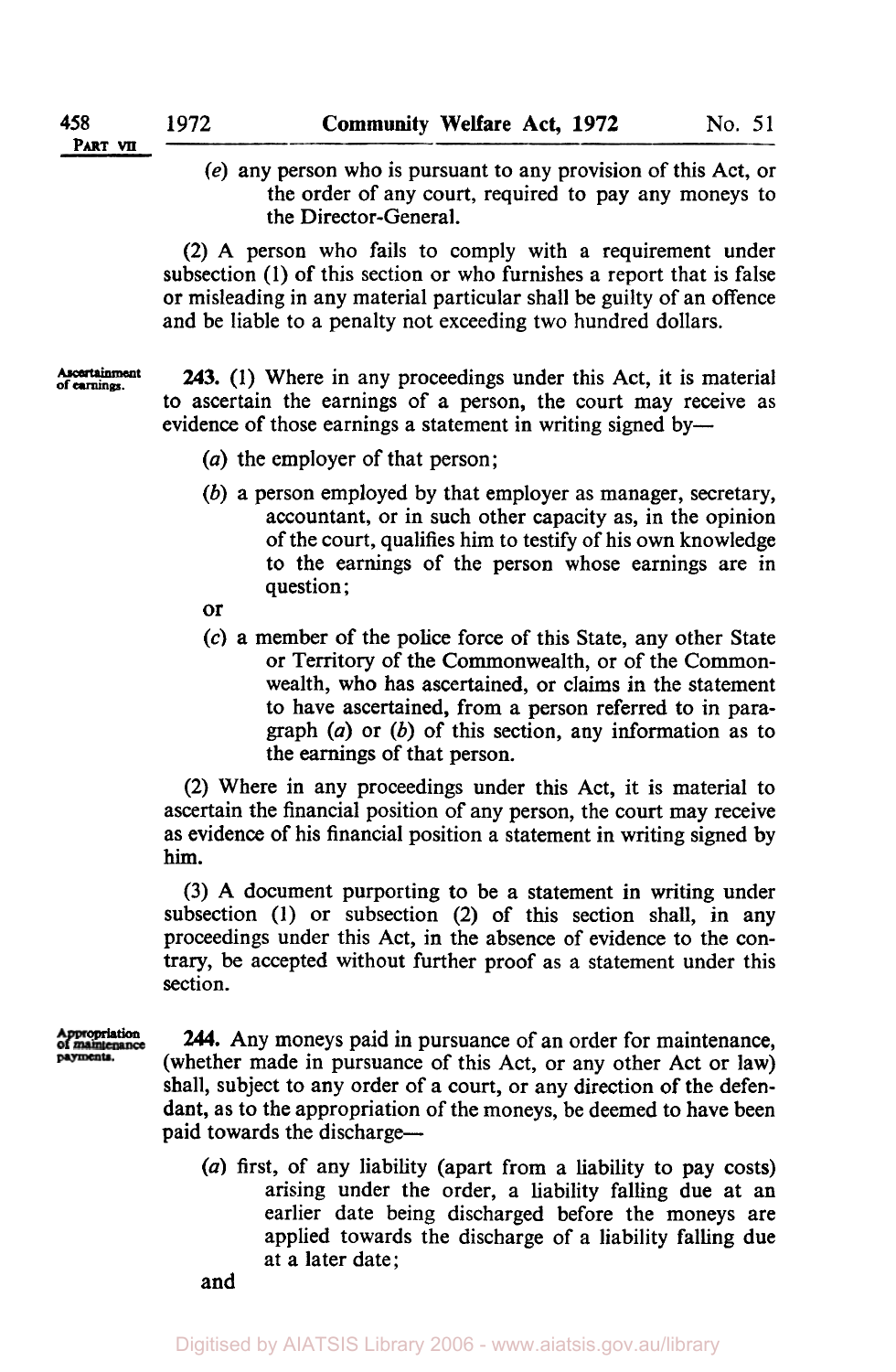**PART VII** 

*(b)* secondly, towards the discharge of any liability to pay costs in the proceedings in which the order was made.

**245.** The wife or husband of any person shall be competent and **Evidence** of compellable to give evidence for or against that person in any wives. proceedings under this Act.

**246.** No officer of the Department, or other person holding any **Officer** of office or position under this Act, shall, in any proceedings before not to be compelled to a court, be compelled to give evidence, or produce any document give certain evidence. relating to any matter in connection with which any officer of the Department or other person has in the course of his duties given advice to, or been consulted by, any person, except-

- 
- *(a)* where the evidence or document relates specifically to the payment or non-payment of maintenance or financial assistance;

or

*(b)* where the evidence relates to, or the document constitutes, correspondence between an officer of the Department and a party to the proceedings who is not represented by an officer of the Department.

247. (1) Subject to the Service and Execution of Process Act, Application of 1901, as amended, of the Commonwealth, the obligations created residing outside the State. by this Act may be enforced against defendants who reside outside the boundaries of this State.

**(2)** A summons or other process issued under this Act may be served either in this State or in any other State or Territory of the Commonwealth.

**248.** Subject to this Act, an order made pursuant to this Act is **Continuity of order.** not revoked by a subsequent order unless the subsequent order expressly or by necessary implication revokes or varies the former order.

**249.** Except as otherwise expressly provided by this Act, an order orders need not be served. shall be valid notwithstanding that no copy of the order or any minute thereof has been served on the defendant.

**250. (1)** Any person who obtains or attempts to obtain from the **Protection** *of*  Minister, the Director-General, the Department or any officer of **the Minister. property of**  the Department any pecuniary or other assistance or benefit by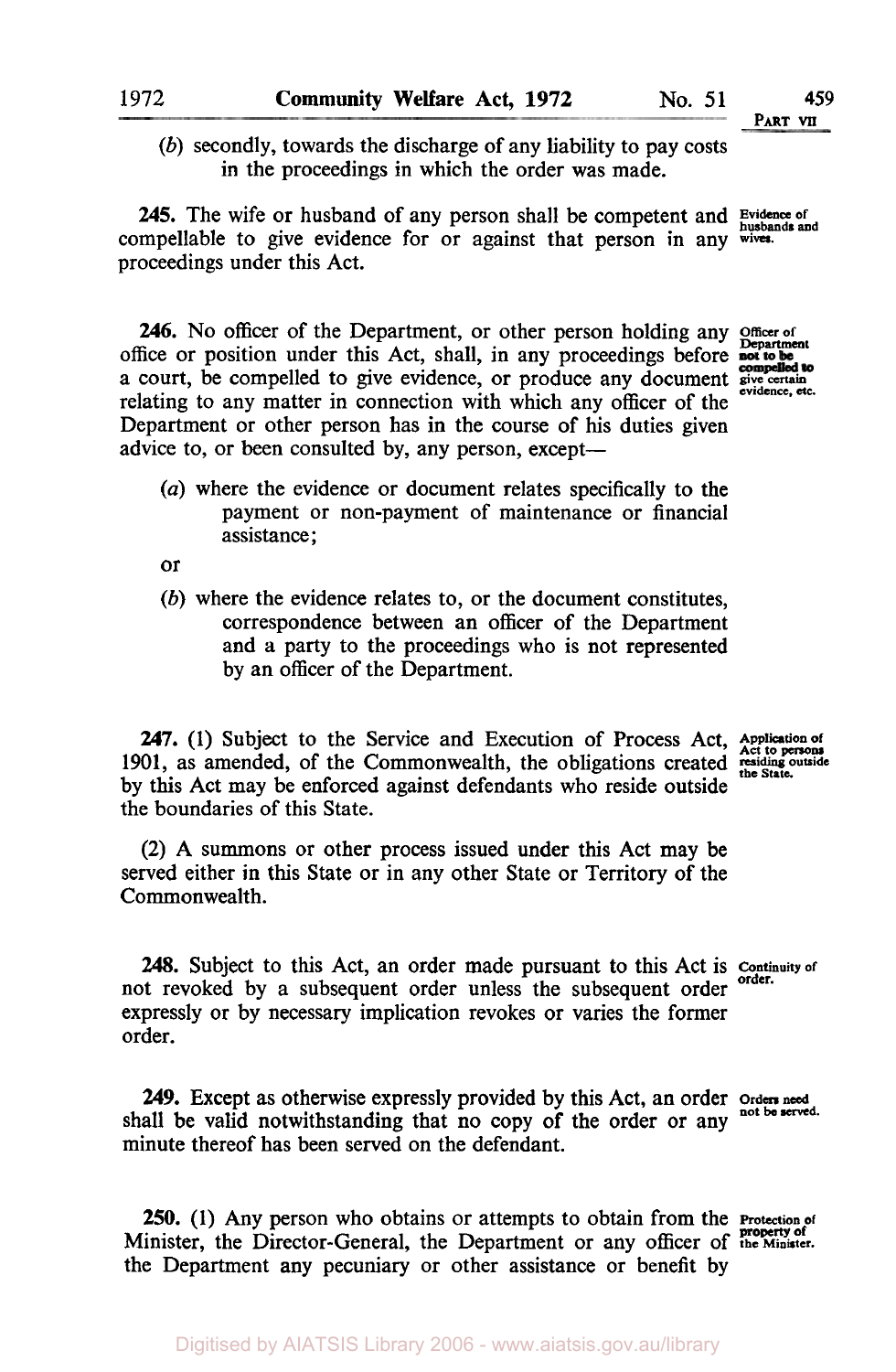**PART VII** 

means of any false pretence shall be guilty of an offence and liable to a penalty not exceeding two hundred dollars or imprisonment for three months.

(2) Any person who wilfully wastes or damages any property of the Minister shall be guilty of an offence and liable to a penalty not exceeding two hundred dollars or imprisonment for three months.

(3) The provisions of this section are in addition to, and do not derogate from, the provisions of any other Act or law.

Regulations. **251.** The Governor may make such regulations as are contemplated by this Act, or as he thinks necessary or expedient for the purposes of this Act and, without limiting the generality of the foregoing, regulations may be made with respect to the following matters-

- *(a)* the duties, powers authorities, and privileges, of persons employed in the administration of this Act;
- *(b)* the meetings and proceedings of community welfare advisory committees and consultative councils;
- *(c)* the management, control and supervision of homes;
- *(d)* the management, control and supervision of Aboriginal reserves ;
- **(e)** the care, maintenance, education, employment and supervision of children under the care and control of the Minister:
- *(f)* the visitation of children in homes, or in the custody of foster-parents, or in child care centres;
- *(g)* communication and correspondence with children in homes or in the custody of foster parents;
- *(h)* the manner in which children under the care and control of the Minister may be dealt with;
- *(i)* the provision of wages and rewards for children under the care and control of the Minister;
- $(j)$  the management and control of property vested in, or in the control of the Minister;
- *(k)* the issue of licences in respect of homes and child care centres, and the approval of foster parents;
- (I) the record to be kept in respect of homes and child care centres ;
- *(m)* the manner in which **a** person may apply for assistance under this Act;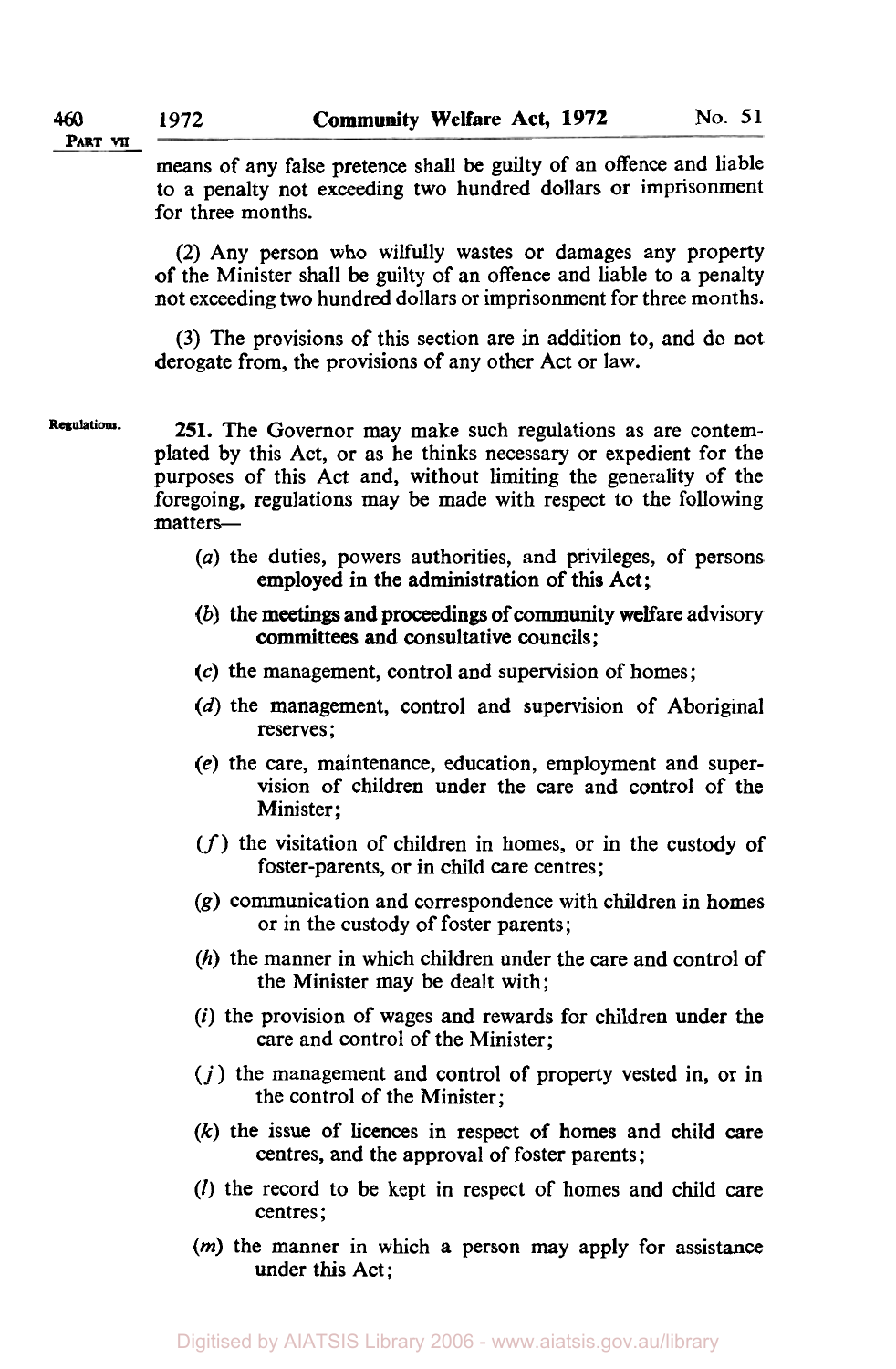- *(n)* the regulation of any matters relating to blood tests made for the purposes of affiliation cases;
- *(o)* the regulation of any matters or procedures relating to the recovery of moneys in connection with maintenance;
- $(p)$  the establishment and constitution of Aboriginal councils. and associations in respect of Aboriginal reserves, and the definition of the rights, duties, powers and functions of those councils and associations;
- *(q)* providing for the establishment, constitution, incorporation, management, regulation and registration of Aboriginal organizations for carrying on industries, trades or businesses ;
- (r) prescribing penalties, not exceeding two hundred dollars for breach of, or non-compliance with, **any** regulation.

252. (1) Proceedings in respect of offences under this Act (not <sup>Offences</sup>. being misdemeanours) shall be disposed of summarily.

(2) Where a person contravenes or fails to comply with any provision of this Act and no penalty is prescribed in relation to a contravention of or failure to comply with that provision, he shall (whether or not a contravention of, or failure to comply with, that provision is declared to be an offence) be guilty of an offence and liable to a penalty not exceeding two hundred dollars.